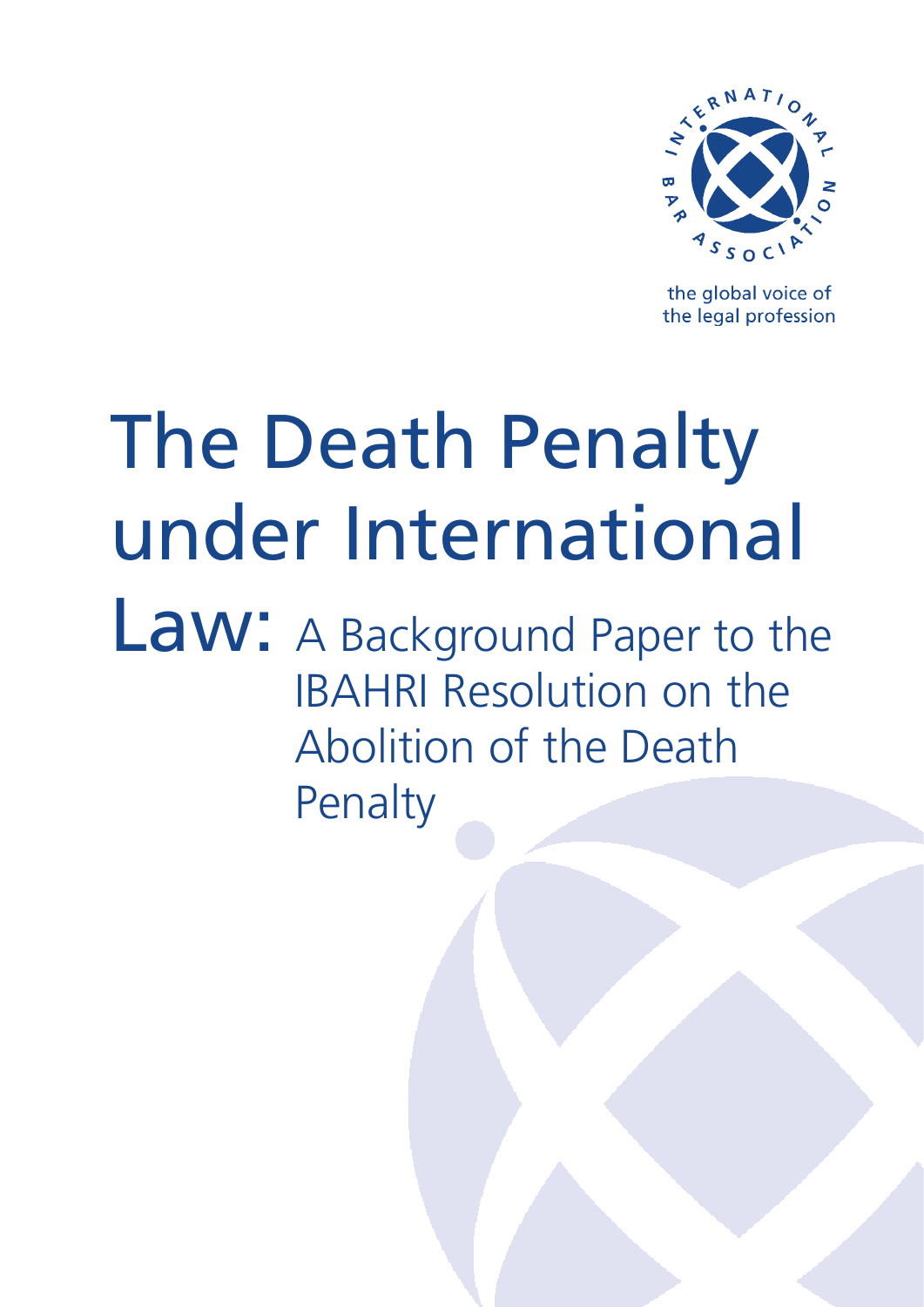Material contained in this report may be freely quoted or reprinted, provided credit is given to the International Bar Association.

#### **International Bar Association**

10th Floor, 1 Stephen Street London W1T 1AT United Kingdom

tel: +44 (0)20 7691 6868. fax: +44 (0)20 7691 6544 www.ibanet.org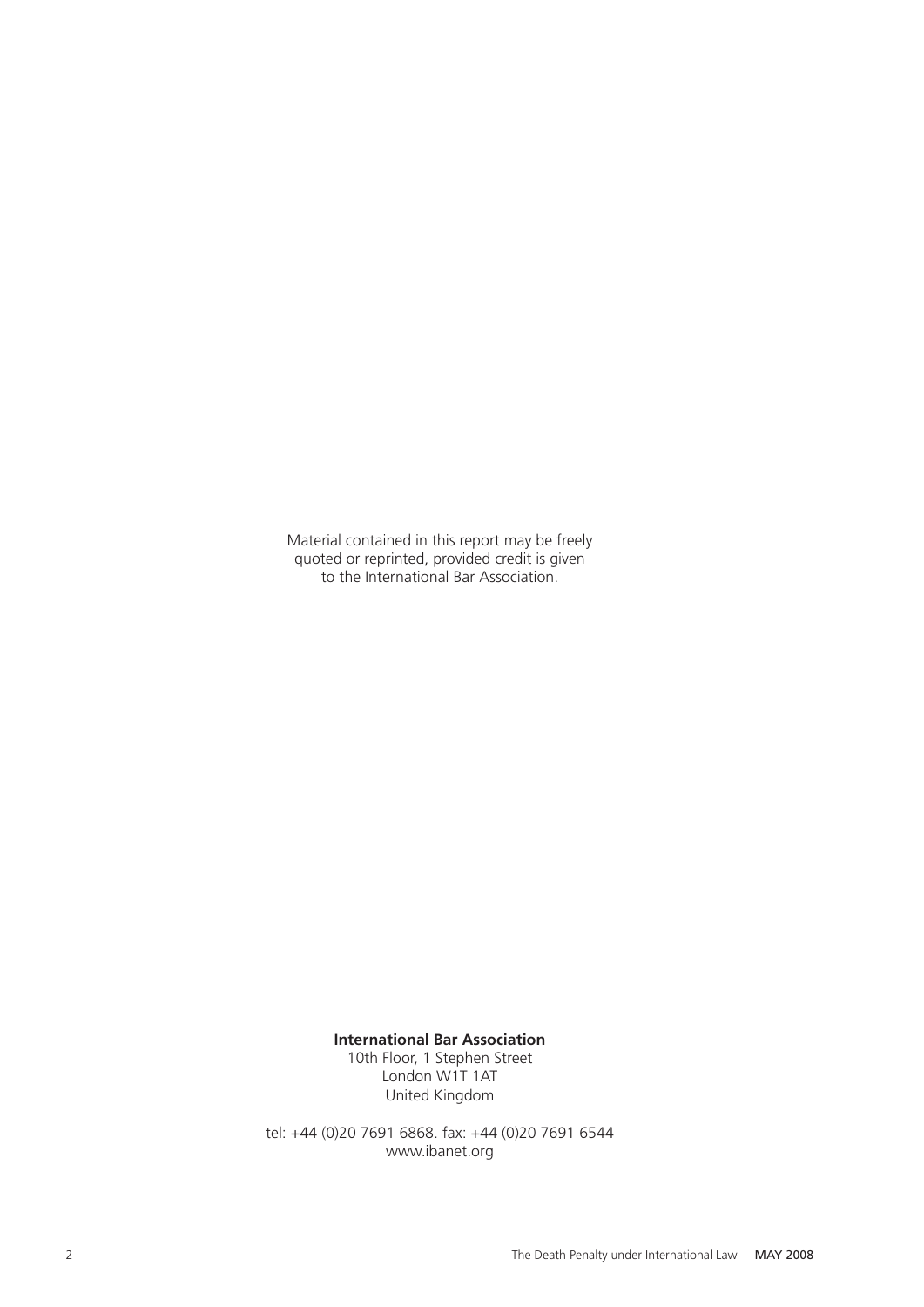# The Death Penalty under International Law: A Background Paper to the IBAHRI Resolution on the Abolition of the Death Penalty

# Introduction

This paper aims to outline the status of the death penalty under international law. Part One assesses existing treaty and customary international law, and notes that while the death penalty is not yet prohibited under universally-binding international law, its abolition is strongly encouraged and it may only be imposed within very strict limitations. Part Two examines the increasing international trend amongst states to abolish the death penalty and identifies the likelihood that an international customary standard is developing. Part Three considers the position of other international organisations on the death penalty, noting that according to our research all organisations with a human rights focus promote the abolition of the death penalty to varying degrees.

### Part One: The Death Penalty under International Law

While the death penalty is not prohibited by the International Covenant on Civil and Political Rights (ICCPR) or any other virtually universal international treaty, there are a number of instruments in force with fewer states parties that do abolish capital punishment. Similarly, international customary law does not prohibit the death penalty at the current time, but custom is rapidly changing towards a position in favour of worldwide abolition.

At the international level, the most important treaty provision relating to the death penalty is Article 6 of the ICCPR. At the time the ICCPR was drafted (1947-1966), just ten countries had abolished the death penalty, but extensive debate nonetheless took place as to its status under the covenant.

Article 6 of the ICCPR states:

- 1. Every human being has the inherent right to life. This right shall be protected by law. No one shall be arbitrarily deprived of his life.
- 2. In countries which have not abolished the death penalty, sentence of death may be imposed only for the most serious crimes in accordance with the law in force at the time of the commission of the crime and not contrary to the provisions of the present Covenant and to the Convention on the Prevention and Punishment of the Crime of Genocide. This penalty can only be carried out pursuant to a final judgement rendered by a competent court.

These include: the Second Optional Protocol to the International Covenant on Civil and Political Rights (60 ratifications, 7 signatures); the Protocol to the American Convention on Human Rights to Abolish the Death Penalty (eight ratifications, one signature); Protocol number 6 to the European Convention for the Protection of Human Rights and Fundamental Freedoms (45 ratifications, one signature); Protocol no. 13 to the European Convention for the Protection of Human Rights and Fundamental Freedoms (38 ratifications, 6 signatures). Others strictly limit the death penalty, including: the Convention on Human Rights and Fundamental Freedoms of the Commonwealth of Independent States (12 parties); the American Convention on Human Rights (24 ratifications, 1 signature); and the Arab Charter on Human Rights (22 states).

Roger Hood, *The Enigma of the 'Most Serious' Offences* Centre for Human Rights and Global Justice Working Paper Extrajudicial Executions Series (Number 9 2006) NYU School of Law, New York, 2.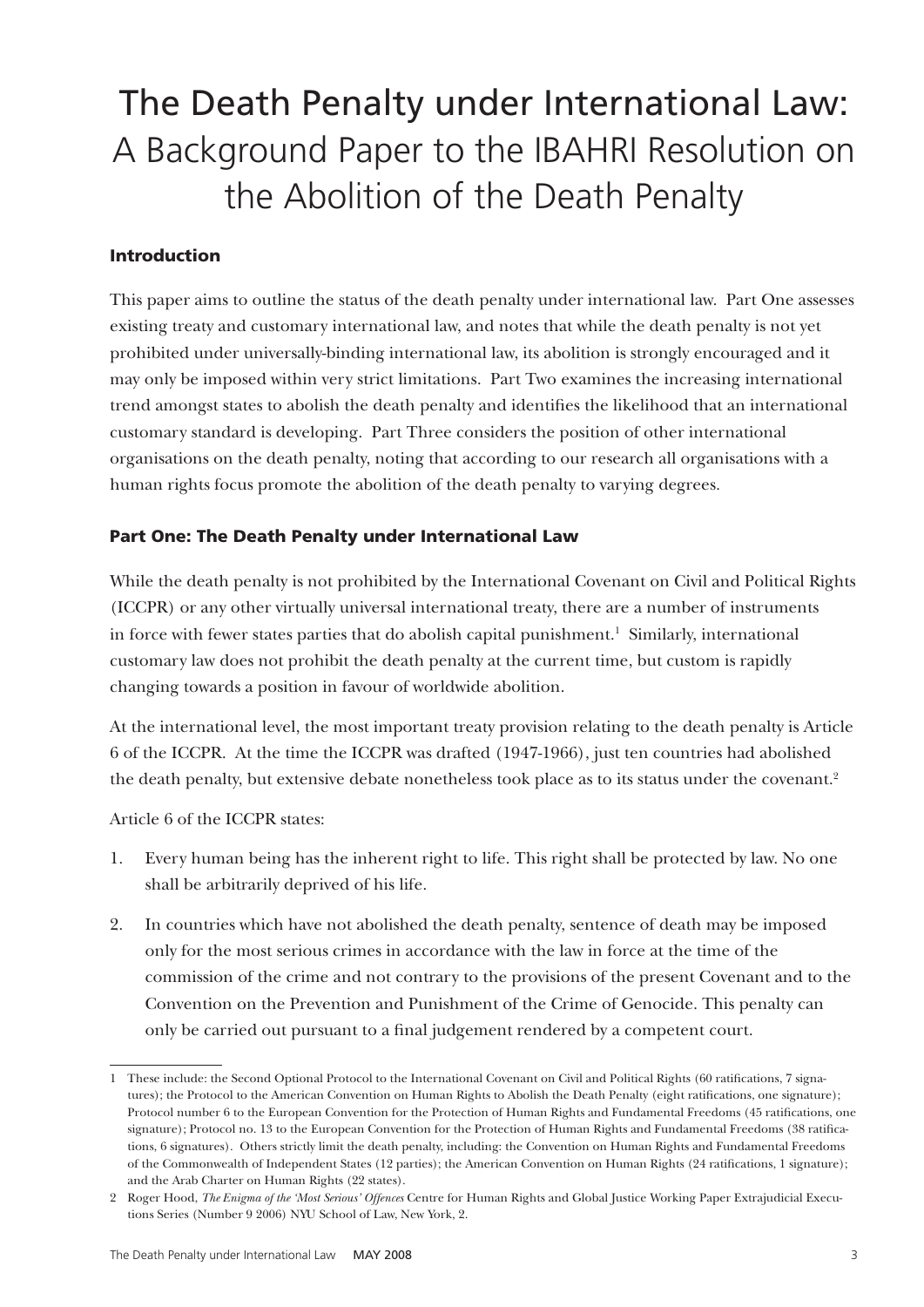- 3. When deprivation of life constitutes the crime of genocide, it is understood that nothing in this article shall authorize any State Party to the present Covenant to derogate in any way from any obligation assumed under the provisions of the Convention on the Prevention and Punishment of the Crime of Genocide.
- 4. Anyone sentenced to death shall have the right to seek pardon or commutation of the sentence. Amnesty, pardon or commutation of the sentence of death may be granted in all cases.
- 5. Sentence of death shall not be imposed for crimes committed by persons below eighteen years of age and shall not be carried out on pregnant women.
- 6. Nothing in this article shall be invoked to delay or to prevent the abolition of capital punishment by any State Party to the present Covenant.

It is clear from this article that there are a number of strict limitations on the imposition of the death penalty, including (but not limited to) the following:

- Right to a fair trial before the imposition of the death penalty;
- Limitation of the death penalty to only the most serious crimes;
- Prohibition against imposing the death penalty when other ICCPR rights have been violated;
- Prohibition against retroactive imposition of the death penalty;
- Right to seek pardon or commutation of a death penalty sentence;
- Prohibition against the execution of persons who were under the age of eighteen at the time the offence was committed; and
- Prohibition against the execution of pregnant women.

In addition to these limitations, other customary limits are emerging, including (but not limited to) trends towards the abolition of executing the mentally ill and mothers with dependant infants.

The first three limitations remain vague and controversial, so it is helpful to examine some of these issues in greater depth.

# *'Arbitrarily deprived' – the right to a fair trial*

Article 6 demands a fair trial before the imposition of the death penalty under two heads: the protection against being 'arbitrarily deprived' of one's life; and the requirement that the death penalty not be imposed when the Covenant is otherwise breached. This has been interpreted by the Human Rights Committee (the body responsible for monitoring States Parties compliance with the ICCPR<sup>3</sup>), to mean that in all capital trials a fair trial that observes all the provisions of the ICCPR must be held, without which the death penalty may not be imposed.<sup>4</sup> This includes recognised

It should be noted that the findings of the Human Rights Committee are in-principle only, and non-binding. The Human Rights Committee should not be confused with the Human Rights Council, formerly the Commission on Human Rights, which is a subsidiary body of the United Nations General Assembly.

Louise Arbour, *In the Matter of Sentencing of Taha Yassin Ramadan,* Application for Leave to Intervene as Amicus Curiae and Application in Intervention of Amicus Curiae of United Nations High Commissioner for Human Rights (Iraqi Tribunal: 8 February 2007)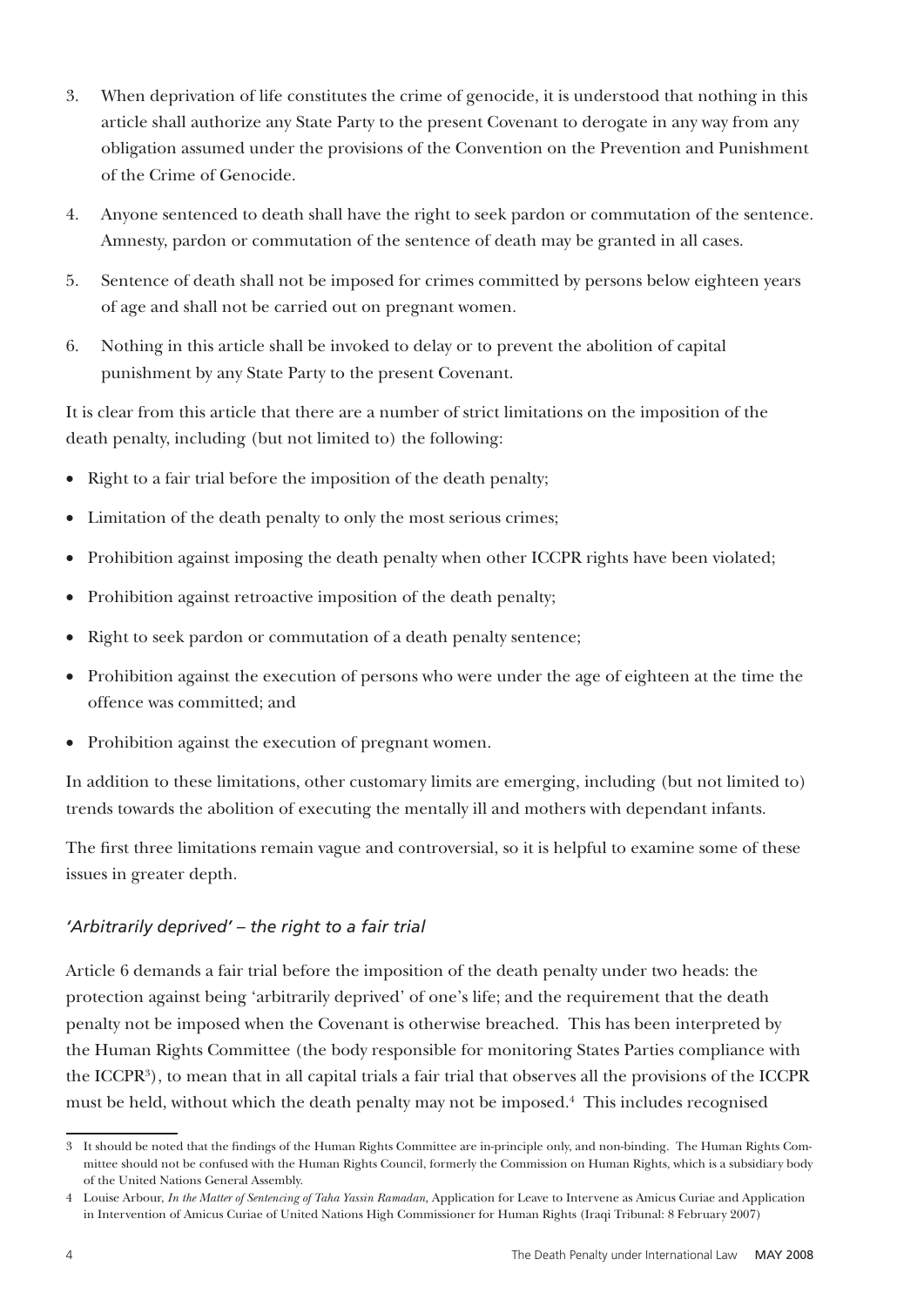international requirements including (but not limited to): being informed promptly and in detail of the charges; for translation or interpretation into one's own language to be provided; presumption of innocence; counsel of one's choosing; sufficient time to prepare a defence; a trial to be held without undue delay; for the hearing to be heard by an independent and impartial tribunal; and for the right of review by a higher tribunal.

This interpretation was supported and extended by the European Court of Human Rights, which stated in 2005:

In the Court's view, to impose a death sentence on a person after an unfair trial is to subject that person wrongfully to the fear that he will be executed… Such anguish cannot be dissociated from the unfairness of the proceedings underlying the sentence which, given that human life is at stake, becomes unlawful under the Convention. Having regard to the rejection by the Contracting Parties of capital punishment, which is no longer seen as having any legitimate place in a democratic society, the imposition of a capital sentence in such circumstances must be considered, in itself, to amount to a form of inhuman treatment.

### *Limitation to 'the most serious crimes'*

Whilst the limitation of the imposition of the death penalty to the most serious crimes is an established principle of international law, it lacks definition and agreement.<sup>7</sup> In 1984, the Economic and Social Council published the *Safeguards Guaranteeing the Protection of the Rights of Those Facing the Death Penalty*, which stipulated that the most serious crimes should not go beyond intentional crimes with lethal or other extremely grave consequences. While these Safeguards are not legally binding, they were endorsed by UN General Assembly, indicating strong international support. Similarly, the Special Rapporteur on Extrajudicial, Summary or Arbitrary Executions has stated that the death penalty should be eliminated for economic crimes, drug-related offences, victimless offences, and actions relating to moral values including adultery, prostitution and sexual orientation.

However, this interpretation is contested by a number of countries, and so cannot be regarded as universally accepted. For example, some Islamic states regard adultery and apostasy as some of the most serious crimes, while other states believe the most serious crimes include political offences and economic crimes.<sup>9</sup> States such as Singapore regard drug offences as among the most serious crimes. Many of these views are not supported at the international level, and the Human Rights Committee has stated specifically that the 'imposition…of the death penalty for offences which cannot be characterised as the most serious, including apostasy, committing a homosexual act, illicit sex, embezzlement by officials, and theft by force, is incompatible with Article 6 of the Covenant'.<sup>10</sup> Other areas remain in contention. While the Committee's findings are non-binding, they are nonetheless highly persuasive in interpreting the ICCPR, particularly when read in conjunction with the Safeguards endorsed by the General Assembly and the UN Special Rapporteur's position.

10 CCPR/C/79/Add quoted in *Supra Note 8*, 26

*Reid v Jamaica* Communication No. 250/1987, Views adopted on 20 July 1990 at para 11.5, U.N. Doc. CCPR/C/51/D/355/1989 (1994).

*Ocalan v Turkey* European Court of Human Rights (First Section) Application 46221/99, Judgement of 12 May 2005 at para 169.

William A Schabas, *The Abolition of the Death Penalty in International Law* (Third Edition: Cambridge UP, 2002), 373.

Eric Prokosch, 'The Death Penalty versus Human Rights' in *Death Penalty: Beyond Abolition* (Council of Europe Publishing: Strasbourg, 2004), 23-35, 27; *Supra Note 7,* 373.

*Supra Note 7*.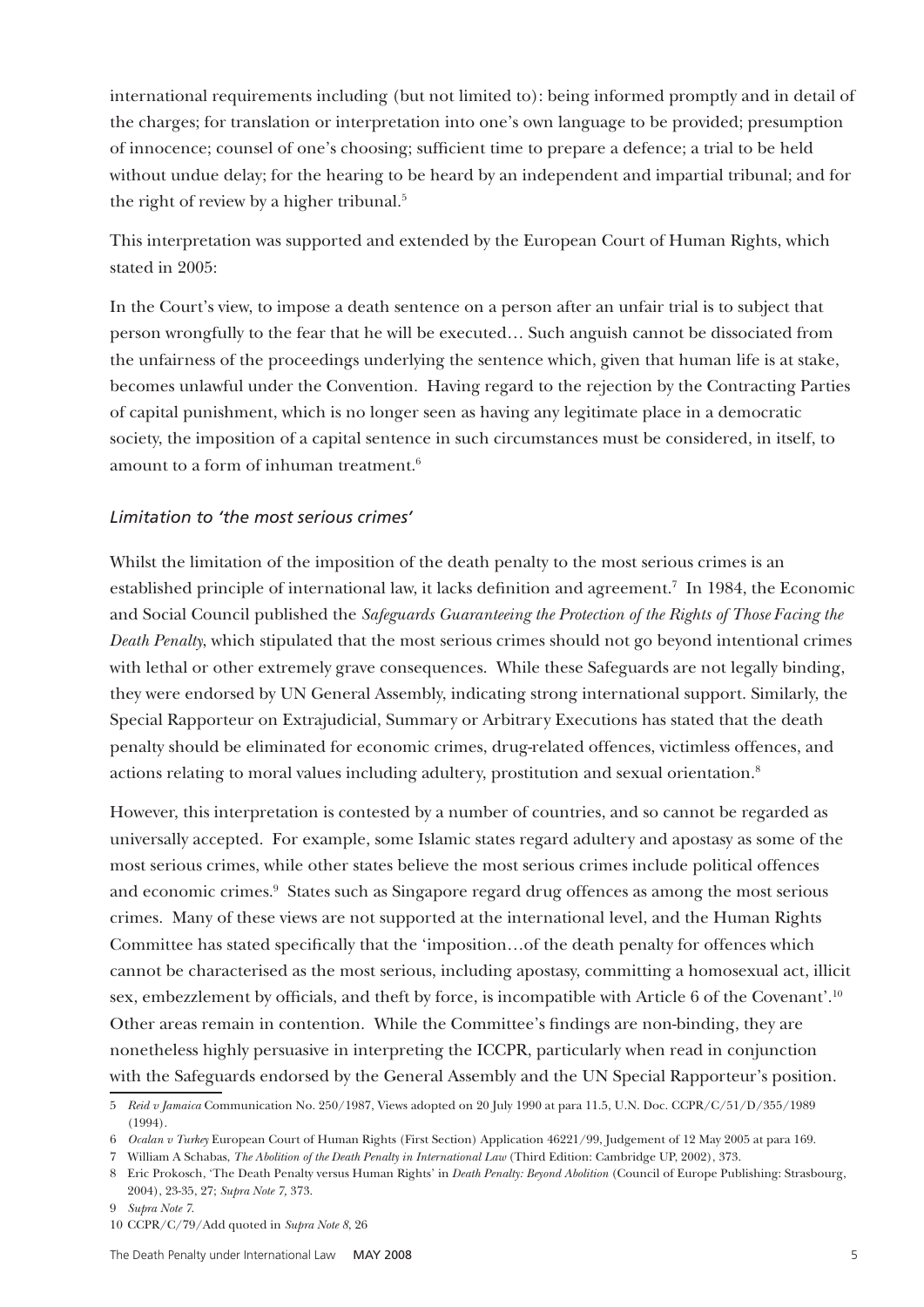However interpreted, it is clear that this provision restricts the application of the death penalty to a very limited number of crimes. Consequently, under international law, the death penalty must only be used as an exceptional measure, carried out under strict conditions.<sup>11</sup>

## *Breaches of other human rights in the imposition of the death penalty*

The assertion that the death penalty constitutes torture or cruel, inhuman or degrading treatment is gaining ground. These human rights breaches may occur in the period following sentencing and before execution, (which is known commonly in the United States as 'death row phenomenon'), in the method of execution, or in the loss of life itself.

The European Court of Human Rights found that the death row phenomenon in the United States constituted cruel, inhuman or degrading treatment in *Soering v United Kingdom and Germany*<sup>12</sup>*,* as did the Judicial Committee of the Privy Council in *Pratt et al v Attorney-General for Jamaica et al*<sup>13</sup>. However, this has caused concern, as the Human Rights Committee and the Special Rapporteur on Extrajudicial, Summary and Arbitrary Executions have noted that such criticisms are only likely to result in the limitation of appeals.<sup>14</sup>

Various methods of execution have also been identified as unacceptable at international law. For example, the Human Rights Committee has deemed the use of the gas chamber to constitute cruel, inhuman and degrading treatment.15 The Human Rights Committee has also found that 'public executions are... incompatible with human dignity'.<sup>16</sup> The release of the recorded executions of Saddam Hussein and his associates in 2006 was widely criticised, as were the taunts made against him in his last moments. Stonings are heavily criticised as being cruel and inhuman, particularly as the size of the stones is limited in order to prolong the suffering and death of the condemned person.<sup>17</sup> The accidental decapitation of one of Saddam Hussein's associates (considered further below) also raised objection. In the United States, a number of states have ended use of the electric chair as it is considered to be excessively painful, while debates are ongoing about the use of lethal injections. This is due to concerns that when using lethal injections, the cocktail of drugs may result in an extremely painful and slow death combined with paralysis. However, the use of lethal injection remains legal at international law at this stage.18

The line between cruel, inhuman and degrading treatment and torture may be blurred. Some commentators have argued that execution is similar to torture, as it constitutes an extreme mental and physical impact on a person already under the control of the government.<sup>19</sup> Under Article 1 of the *Convention Against Torture,* torture is defined as 'any act by which severe pain or suffering, whether physical or mental, is intentionally inflicted on a person for such purposes as…punishing him for an act he ... has committed', however it specifically excludes 'pain or suffering arising only from, inherent in or incidental to lawful sanctions', thereby not prohibiting the death penalty

<sup>11</sup> *Supra Note 1,* 4.

<sup>12</sup> 7 July 1989 Series A Vol 161 11 EHRR 439

<sup>13 [1993] 4</sup> ALL ER 769

<sup>14</sup> *Supra Note 7*, 372.

<sup>15</sup> *Supra Note 4.* and *Ng v Canada* (No. 469/1991) and *Supra Note 7,* 375.

<sup>16</sup> *Supra Note 7.* 376.

<sup>17</sup> *Executions Fall as Pressure Grows for Universal Moratorium* (Amnesty International Press Release: 27 April 2007).

<sup>18</sup> *Cox v Canada* (No. 539/1993) UN doc CCPR/C/52/D/539/1993 and *Supra Note 7,* 375.

<sup>19</sup> *Supra Note 8*, 24.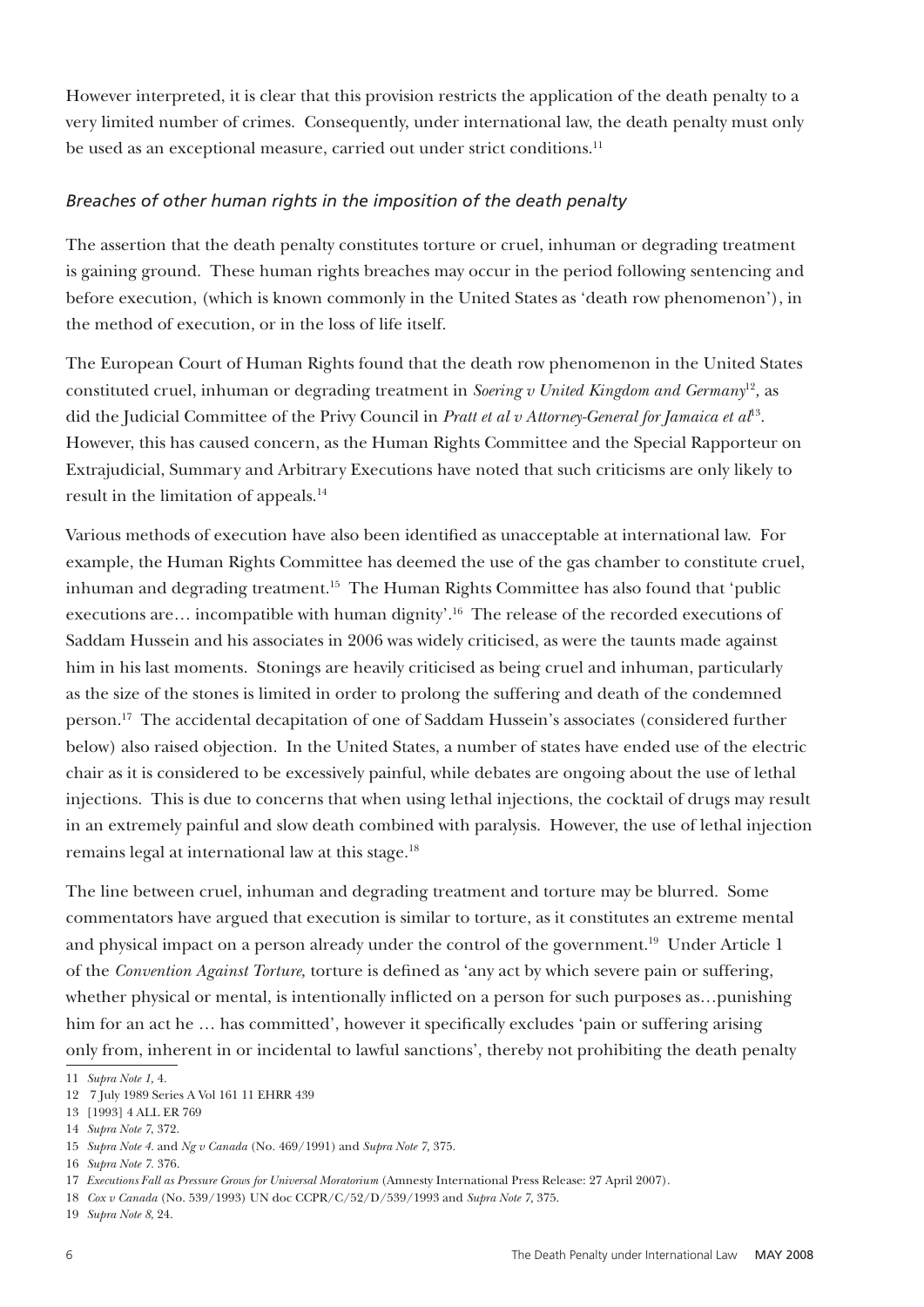where applied in accordance with the law. The comparison of torture with the death penalty raises a number of questions about the logic of current international law, as threatening to kill a prisoner may be illegal, but the sentencing and actual execution of a prisoner may be lawful.<sup>20</sup> Under current international law, progress towards considering the death penalty to constitute torture remains slow. It is more likely that in the near future most methods of carrying out the death penalty will be seen as a breach of the protection against cruel, inhuman or degrading treatment, and eventually, the penalty itself will be regarded as a breach of the right to life.

<sup>20</sup> *Ibid.*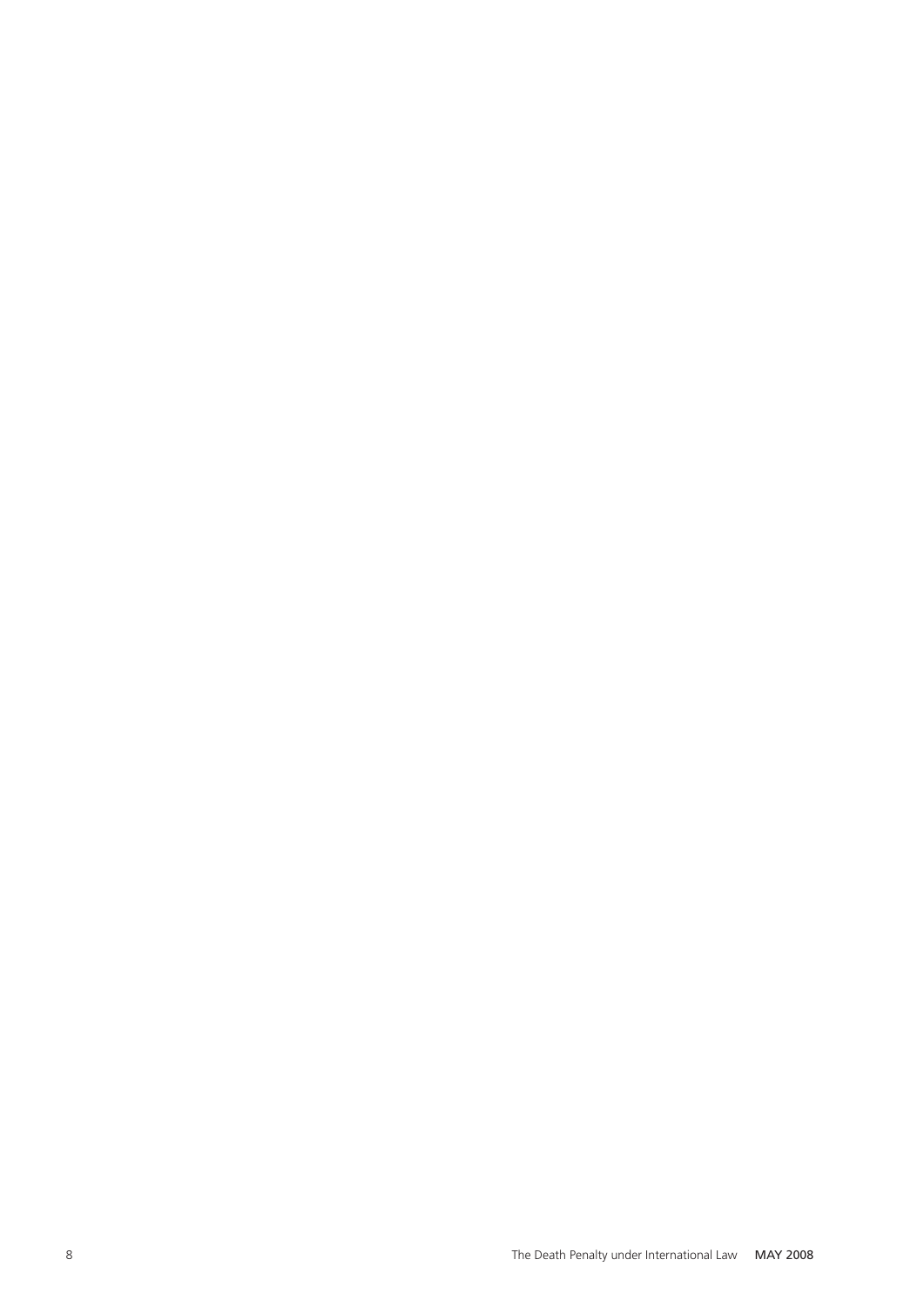# Part Two: The international push towards abolition

In addition to the above limitations, the ICCPR encourages states to move towards total abolition of the death penalty. The Human Rights Committee has said that the ICCPR 'strongly suggest[s] that abolition is desirable'.<sup>21</sup> However, Article 6 does not make abolition mandatory under international law.

Despite the lack of such a mandatory requirement, movement towards abolishing the death penalty worldwide has been increasing rapidly in the last sixty years<sup>22</sup>, particularly since the *United Nations Declaration on Human Rights*. At the beginning of the 20<sup>th</sup> century, only Costa Rica, San Marino and Venezuela had permanently abolished the death penalty.<sup>23</sup> At the current time, 133 countries have abolished the death penalty in law or in practice.

The first international treaty to limit the death penalty was the 1929 Geneva Convention, which restricted it as a penalty on prisoners of war taken in armed conflict.<sup>24</sup> The absence of such a prohibition from the ICCPR is explained by leading death penalty expert Professor William Schabas, who claims that the ICCPR's goal was abolition, but it was not made mandatory due to 'the prudence of its drafters, aware of its anomaly but fearful of alienating retentionist States and discouraging them from ratification'.25

Public support for abolishing the death penalty gained ground following the huge loss of life in the Second World War, and numerous states began to move towards abolition. In the 1980s, three international instruments completely abolishing the death penalty were drafted.<sup>26</sup> At great speed, the world moved towards ending capital punishment, and abolitionist states outnumbered retentionist states as early as the mid-1990s. $27$  Progress continues to this day, with an average of three countries per year abolishing the death penalty throughout the last decade.<sup>28</sup> William Schabas cites an

unmistakeable trend towards abolition, one that [is] constantly growing in momentum…Customary international law does not prohibit capital punishment…but trends in State practice, in the

<sup>21</sup> Laurence E. Rothenberg, 'International Law, US Sovereignty and the Death Penalty', *Georgetown Journal of International Law* (Spring 2004).

<sup>22</sup> *Supra Note 7,* 363.

<sup>23</sup> *Supra Note 8*, 32.

<sup>24</sup> *Supra Note 7,* 366.

<sup>25</sup> *Ibid.*, 367.

<sup>26</sup> *Ibid.,* 2.

<sup>27</sup> *Ibid.*, 364.

<sup>28</sup> Robert Badinter, 'Preface-Moving towards universal abolition of the death penalty' in Death Penalty: Beyond Abolition (Council of Europe Publishing: Strasbourg, 2004), 7-11, 9; Amnesty International 'Facts and Figures on the Death Penalty) Available at http://web2. amnesty.org/library/Index/engACT500022001?OpenDocument&of=THEMES%5CDEATH + Accessed on 18 April 2007; Sir Nigel Rodley, 'The United Nation's work in the field of the death penalty' in Death Penalty: Beyond Abolition (Council of Europe Publishing: Strasbourg, 2004), 125-157, 125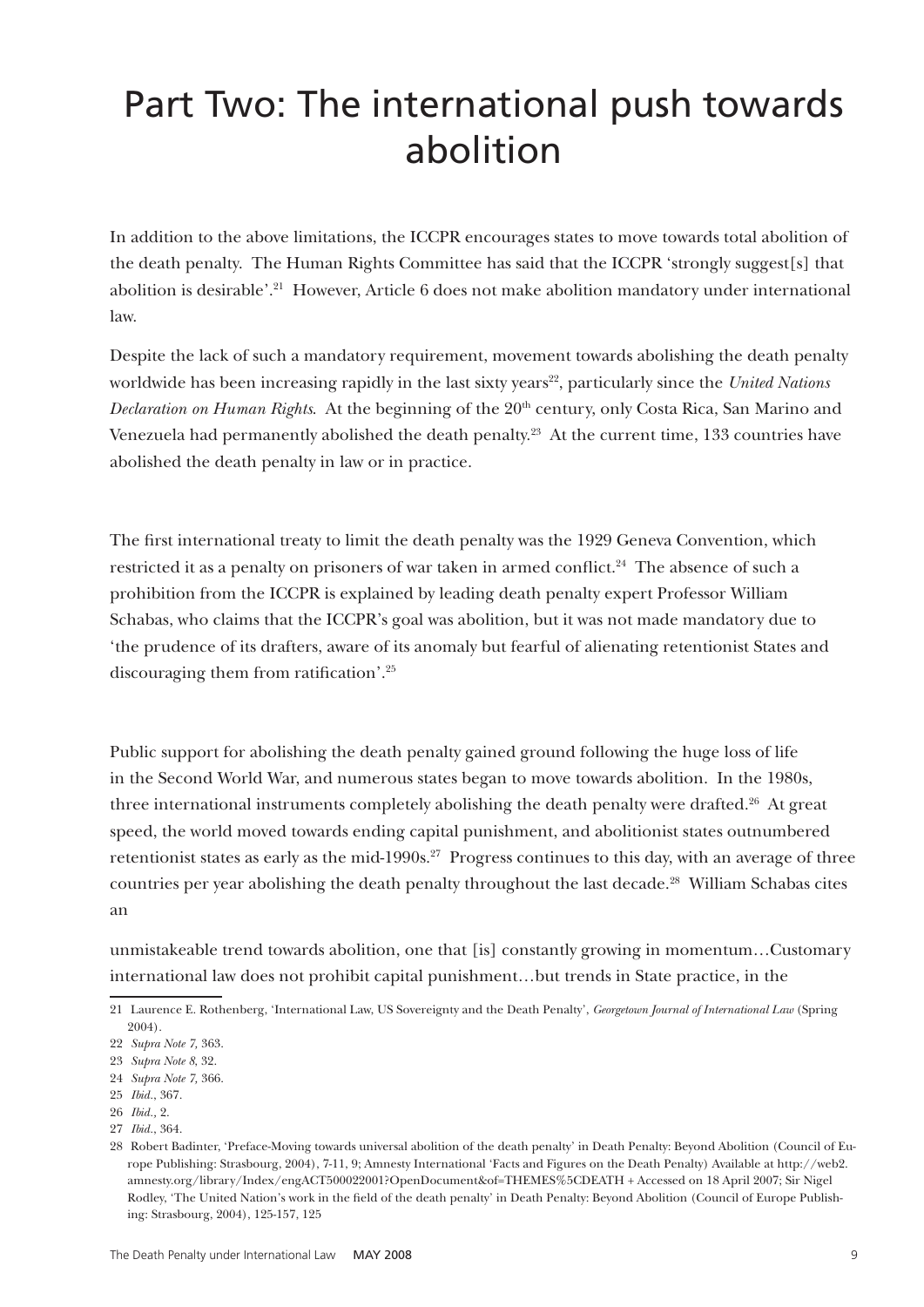development of international norms, and in fundamental human values suggest that it will not be true for very long.29

The issue of the death penalty has clearly moved firmly into the human rights arena, and is no longer accepted as simply a national criminal justice policy issue.<sup>30</sup> It has been argued that the exclusion of the death penalty by the international courts for the most heinous crimes imaginable suggests that there is now no crime serious enough to warrant the death penalty.<sup>31</sup>

One example of the way in which the movement towards abolition has been growing is evident in the Human Rights Committee's consideration of the responsibilities of abolitionist states in extradition and deportation cases. In a 2003 landmark decision, the Human Rights Committee held that Canada was obliged to ensure that the death penalty would not be carried out on a proposed deportee.32 In this decision, the Human Rights Committee stated:

For countries that have abolished the death penalty, there is an obligation not to expose a person to the real risk of its application. Thus, they may not remove, either by deportation or extradition, individuals from their jurisdiction if it may be reasonably anticipated that they will be sentenced to death, without ensuring that the death sentence will not be carried out.<sup>33</sup>

This was a departure from the previous position of the Committee, which had allowed such extraditions and deportations to take place. In moving from its earlier position, the Committee stated:

Since that time there has been a broadening international consensus in favour of abolition of the death penalty, and in states which have retained the death penalty, a broadening consensus not to carry it out…The Committee considers that the Covenant should be interpreted as a living instrument and the rights protected under it should be applied in context and in the light of present-day conditions. 34

While Human Rights Committee decisions are not binding, this decision supports the assertion that the human rights discourse surrounding the death penalty is expanding. It is highly likely that, eventually, international customary law will view the death penalty as a breach of the right to life, the prohibition against torture, and the right not to be subjected to cruel, inhuman or degrading treatment.

<sup>29</sup> *Supra Note 7,* 364, 377.

<sup>30</sup> Roger Hood, 'Capital Punishment: The USA in World Perspective' *Center for Human Rights and Global Justice Working Paper: Extrajudicial Executions Series* (Number 3, 2005), 6.

<sup>31</sup> *Supra Note 8*, 28.

<sup>32</sup> UNHCR *Roger Judge v Canada,* Communication No. 829/1998 (13 August 2003) UN Doc CCPR/C/78.D/829/1998.

<sup>33</sup> *Ibid.* paragraph 10.4.

<sup>34</sup> *Ibid.*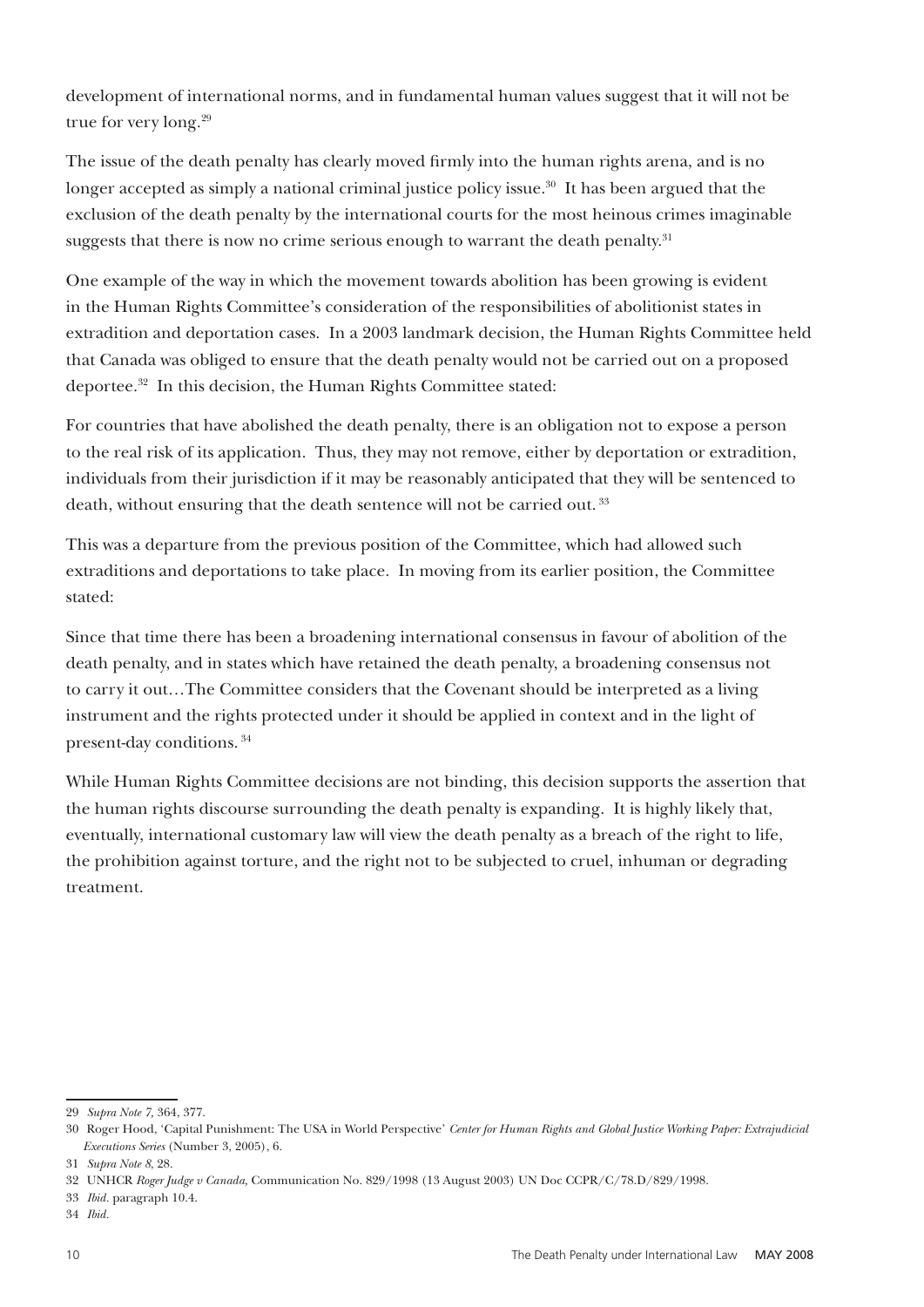## *Statistics on the death penalty by Country*

Examining the trend towards abolition from a statistical viewpoint also supports the claim that the death penalty is becoming increasingly unacceptable for the majority of states. When considering these statistics, it is important to remember that only 60 years ago, just three states in the world had abolished the death penalty.



#### **Source: Amnesty International**

The abolitionist trend is clear world-wide, particularly when states that are abolitionist for ordinary crimes<sup>35</sup> or are abolitionist in practice<sup>36</sup> are included. Viewing these numbers,  $67.5\%$  of countries are abolitionist (45% are abolitionist for all crimes, 5.5% are abolitionist for ordinary crimes, and 16% are abolitionist in practice), while 32.5% of countries are retentionist.

*Statistics on the death penalty by IBA member organisation nationality* 



#### **Source: Amnesty International**

<sup>35</sup> This refers to those countries which only provide for the death penalty for exceptional circumstances, such as crimes under military law.

<sup>36</sup> This refers to countries which retain the death penalty for ordinary crimes, but have not executed anyone for the past ten years and appear to have adopted a practice or policy against executions.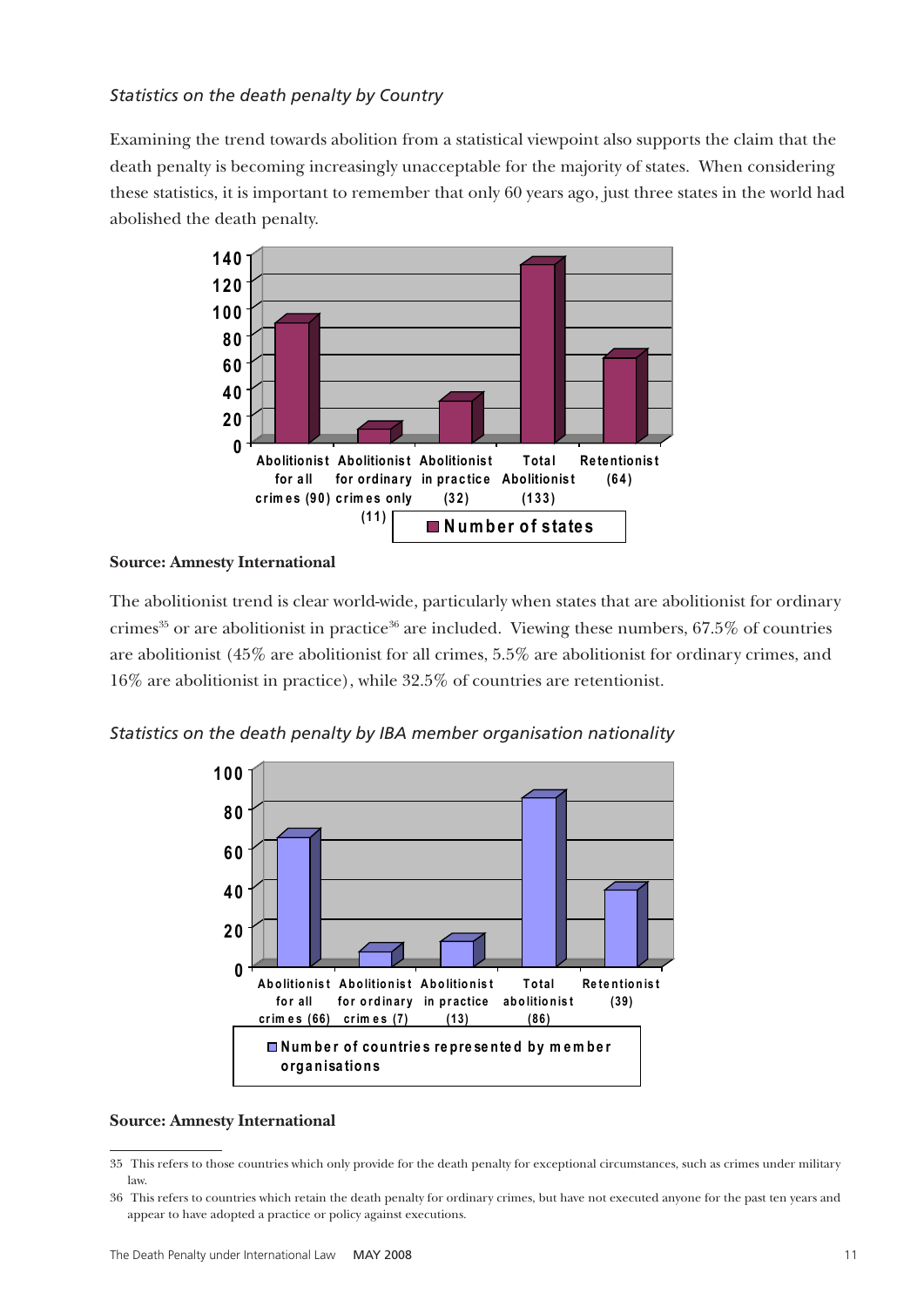When the statistical trend of the countries from which member organisations of the IBA are based is considered, the tendency towards abolition is even stronger. Over half of all member counties represented in the IBA are abolitionist for all crimes, with 70% of all member countries total abolitionist (including 53% abolitionist for all crimes, 6% abolitionist for ordinary crimes, and 11% abolitionist in practice). Only 30% of member countries are retentionist.





#### **Source: Amnesty International**

The strongest trend towards abolition is evident when the individual bar associations and law societies are each counted towards their country. In this case, an overwhelming 75% of member organisations hail from countries that are abolitionist (including 62% abolitionist for all crimes, 5% abolitionist for ordinary crimes and 8% abolitionist in practice) and only 25% are retentionist.

### *The Abolitionist Argument*

States abolish the death penalty for a variety of reasons. However, human rights discourse regularly plays a role. When Spain adopted abolition in 1995, it stated that 'the death penalty has no place in the general penal system of advanced, civilised societies…what more degrading or afflictive punishment can be imagined than to deprive a person of his life?'37 When the Constitutional Court of South Africa held the death penalty to be unconstitutional, Justice Chaskalson said that 'The rights to life and dignity are the most important of all human rights…and this must be demonstrated by the State in everything that it does, including the way it punishes criminals.'38 Many of the states entering the European Union have abolished the death penalty as a requirement of membership, rather than directly due to their own human rights concerns. However, the EU's strong human rights stance in this area cannot be ignored as the primary reason behind the prohibition against the death penalty amongst members states. Following abolition, most states increasingly move towards

<sup>37</sup> Richard C. Dieter, The Death Penalty and Human Rights: US Death Penalty and International Law (Death Penalty Information Centre: Located at http://www.deathpenaltyinfo.org/Oxfordpaper.pdf Accessed May 2007).

<sup>38</sup> *Ibid.* 4.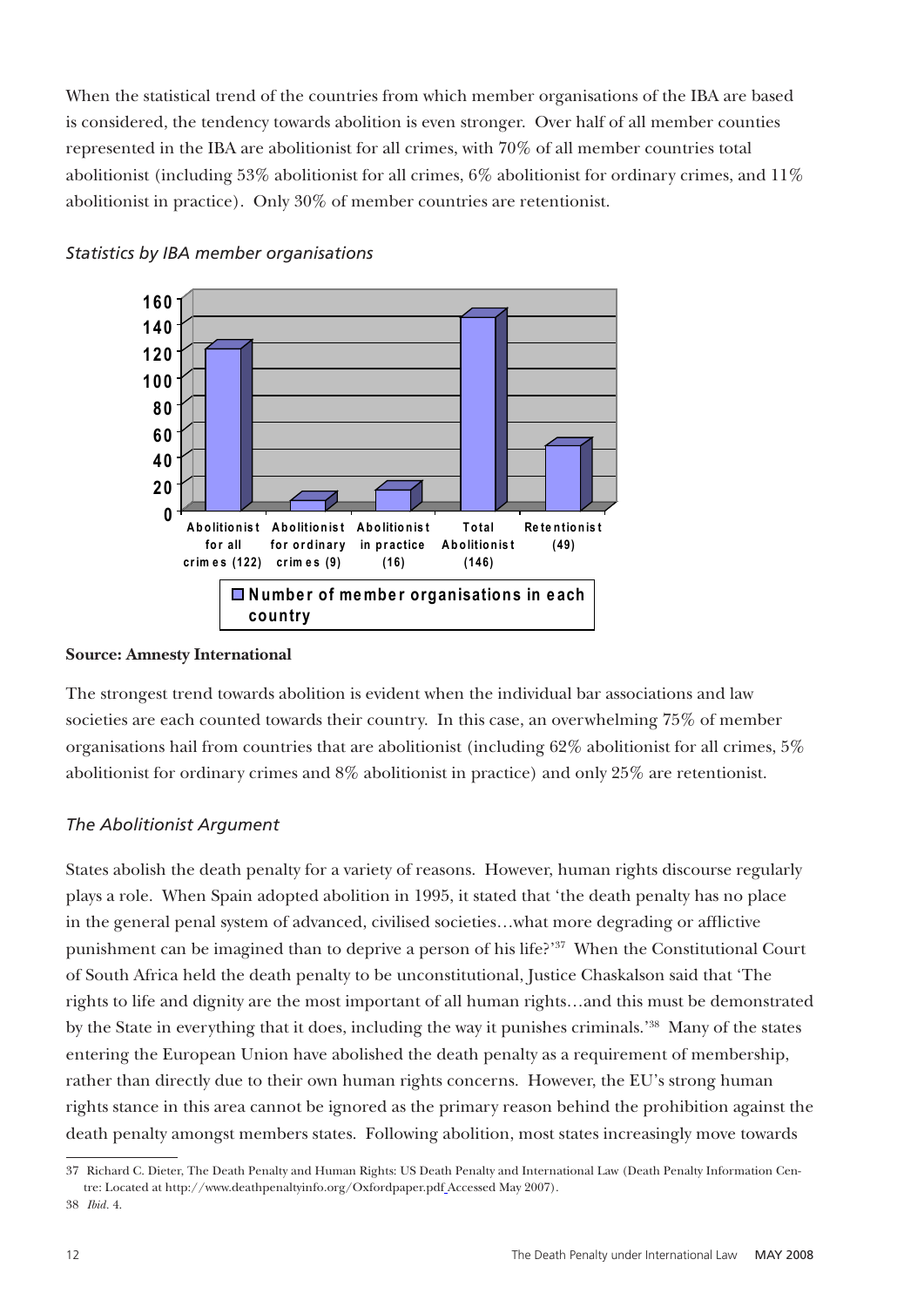viewing the death penalty as a breach of human rights, even if this was not the original reason behind its abolition and where public opinion preferred retention at the time of abolition. This tendency is evident both at the national leadership level and amongst members of the public.

Other states identify concerns not with the death penalty itself, but with the discriminatory way that it tends to be imposed.39 In abolishing the death penalty, some states undertake a trial moratorium on capital punishment, to see whether it results in any increase in crime. The ensuing abolition in such cases is therefore partially due to the failure of the death penalty to have a deterrent effect. <sup>40</sup> In the US, much of the debate promoting the abolition of the death penalty focuses on the risk of executing the innocent, as over 100 prisoners have been released from US death rows since 1973.<sup>41</sup>

## *The Retentionist Argument*

Before considering the retentionist argument, it should be noted that the number of retentionist countries imply a greater resistance to abolition than may actually be the case. In 2007, 91% of all known executions took place in just 3% of the world's countries: China, Iran, Pakistan, Iraq, Sudan and the US, leaving 58 countries to account for the remaining 9% of all executions.<sup>42</sup> The total number of executions worldwide has also been falling, from 2,148 in 2005 to 1,591 in 2006.<sup>43</sup>

The arguments in favour of retaining the death penalty tend to fall into three camps: those who claim that it is a matter of national sovereignty and is not related in any way to human rights law; those who claim that it has a deterrent effect and is necessary for controlling crime; and those who claim that it is required under their religion, and particularly in accordance with Islamic principles.

China, Singapore and some of the Caribbean states fall into the first category. China has stated that 'each country should decide whether to retain or abolish the death sentence on the basis of its own actual circumstances and the aspirations of its people'.44 When Trinidad and Tobago withdrew from the *American Convention on Human Rights,* it stated 'the death penalty is not a human rights issue'.45 Singapore made a similar statement during the negotiation of the Rome Statute for the International Criminal Court. These claims, while in line with similar views throughout the world held in the early to mid  $20<sup>th</sup>$  century, do not fit with the widespread attitudes throughout states, international organisations and leading thinkers that regard the death penalty as very much a human rights issue.

Retentionist states often argue that the death penalty deters crime and prevents re-offences. However, these claims are not supported by any recognised studies, and many countries that adopt a moratorium prior to the final abolition of the death penalty find that the death penalty does not have a deterrent effect in practice.

<sup>39</sup> *Ibid.* 7, 19; Roger Hood, 'Introduction – the importance of abolishing the death penalty' in *Death Penalty: Beyond Abolition* (Council of Europe Publishing: Strasbourg, 2004), 13-22, 13; *United Nations Norms and Guidelines in Criminal Justice: From Standard-Setting to Implementation, and Capital Punishment – Capital Punishment* (Sixth United Nations Congress on the Prevention of Crime and the Treatment of Offenders A/CONF.87/9 23 June 1980, 27.

<sup>40</sup> *Supra Note 39* 7, 19; Hood, *Supra Note 41,* 13; United Nations *Supra Note 41,* 27.

<sup>41</sup> *Supra Note 8*, 24.

<sup>42</sup> *Supra Note 19; Supra Note 8*, 32.

<sup>43</sup> *Supra Note 19*.

<sup>44</sup> Philip Alston, 'Transparency and the Imposition of the Death Penalty' *Civil and Political Rights, including the Questions of Disappearances and Summary Executions,* (Economic and Social Council, E/CN.4/2006/53/Add.3 24 March 2006)

<sup>45</sup> *Supra Note 29,* 4; *Supra Note 32,* 10.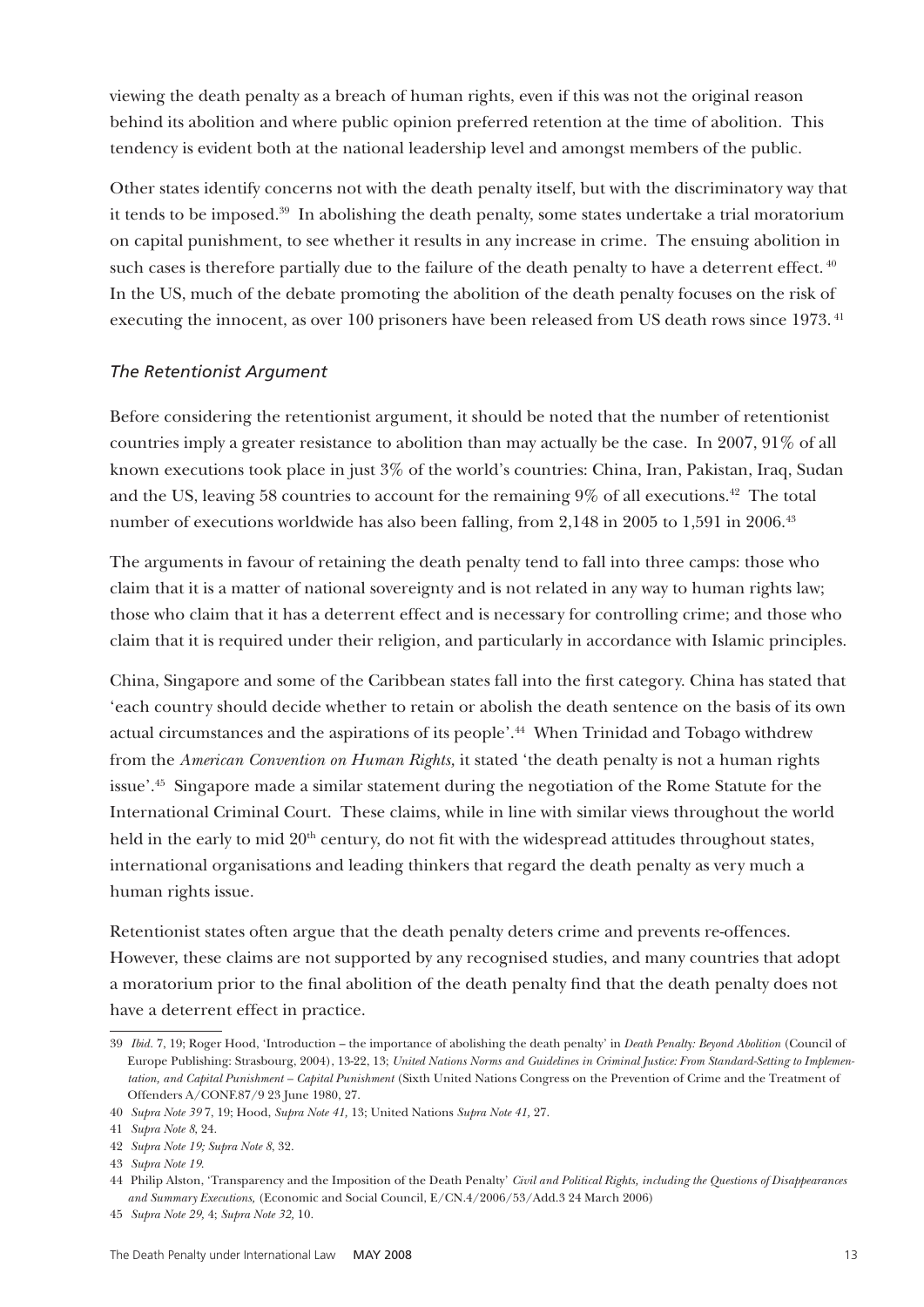Islamic states also argue that the death penalty is required under Islamic law. However, this position is not supported by a number of Islamic international lawyers $46$ , and apparently also by some Islamic states that have abolished the death penalty. While apostasy requires the death penalty (unlike other offences, where it is recommended only), some Islamic scholars consider that this mandatory status was only where the person had waged war against Allah and where their actions had resulted in a homicide.<sup>47</sup> In addition, of the fifty countries in the world with a Muslim majority, only 32 (64%) retain and impose capital punishment. In practice, it tends to be the least democratic and most repressive states that retain and use the death penalty. Islamic law is also tempered by the *darura*, the doctrine of necessity, which allows the Shari'a to be ignored when necessary under the circumstances.48 It is arguable that the international environment is increasingly creating such a necessity as the death penalty becomes unacceptable.

<sup>46</sup> Including M Cherif Bassiouni.

<sup>47</sup> M Cherif Bassiouni, 'Death as a Penalty in the Shari'a' *The Death Penalty: Condemned* (International Commission of Jurists: Chatelaine, 2000), 65-84, 73-77.

<sup>48</sup> *Ibid.*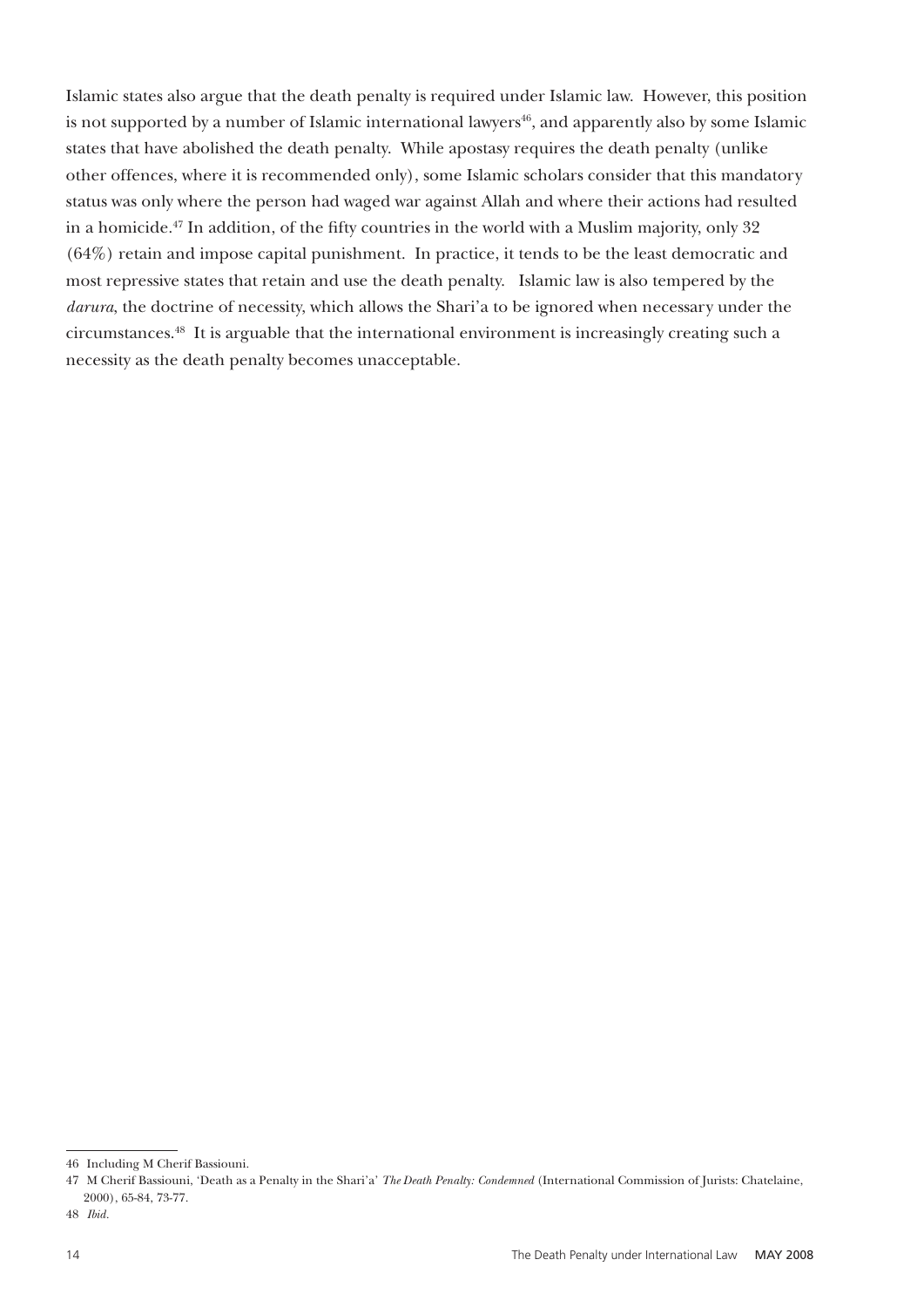# Part Three: the positions of other international organisations on the death penalty

A brief consideration of the positions of other human rights-related international organisations on the death penalty also reflects a strong trend towards promoting abolition.

Both the Office of the High Commissioner for Human Rights and the High Commissioner for Human Rights herself are strongly opposed to the death penalty and promote it abolition. An annual resolution of the Commission on Human Rights between 1997 to 2005 entitled 'The Question of the Death Penalty' called for abolition by all states. While neither the Commission on Human Rights nor the Human Rights Committee has asserted that the death penalty is a violation of the right to life, recent resolutions have moved towards this, and notably the 2005 Resolution stated that the Committee 'convinced that the abolition of the death penalty is essential for the protection of this right [to life]'.49 Louise Arbour has stated that 'I sense that this year [2006] there is an opportunity to move towards abolition in some countries, moratorium in others and transparency in some which still surround the application of the death penalty with secrecy.' 50

The UN General Assembly has also reached a majority in opposition to the death penalty. On 18 December 2007, the UN General Assembly adopted a resolution supporting a moratorium on capital punishment. 104 countries voted in favour of the resolution, with 54 against and 29 abstaining. It was the first resolution of its kind since attempts to pass similar versions were rejected in 1994 and 1999. The resolution calls upon all states to establish a moratorium on executions with a view to establishing the death penalty, to progressively restrict the use of the death penalty and reduce the number of offences for which it may be imposed, and to refrain from reintroducing the death penalty where it has been abolished.<sup>51</sup>

Both current UN Secretary-General Ban Ki-Moon and his predecessor Kofi Annan promote the abolition of the death penalty. The UN Secretary-General is responsible for producing UN Quinquennial Reports on Capital Punishment which detail the imposition of the death penalty around the world and view the abolition of the death penalty as positive progress. Upon the passage of the December 2007 Resolution, Ban Ki-Moon stated: 'This is further evidence of a trend towards ultimately abolishing the death penalty'.

International human rights groups are similarly united in their criticism of the death penalty. Amnesty International, the International Commission of Jurists and Human Rights Watch have labelled the death penalty a violation of the right to life and the protection against cruel, inhuman and degrading treatment. 52 The American Civil Liberties Union believes it to be applied arbitrarily

<sup>49</sup> Human Rights Resolution 2005/59

<sup>50</sup> *Ibid.*

<sup>51</sup> UN Document A/C.3/62/L.29 (1 November 2007)

<sup>52</sup> Amnesty International The Death Penalty (located at http://web.amnesty.org/pages/deathpenalty-index-eng accessed on 21 February 2007). The Death Penalty: Condemned (International Commission of Jurists: Chatelaine, 2000), 8; 'The Death Penalty in the United States of America' http://hrw.org/campaigns/deathpenalty;